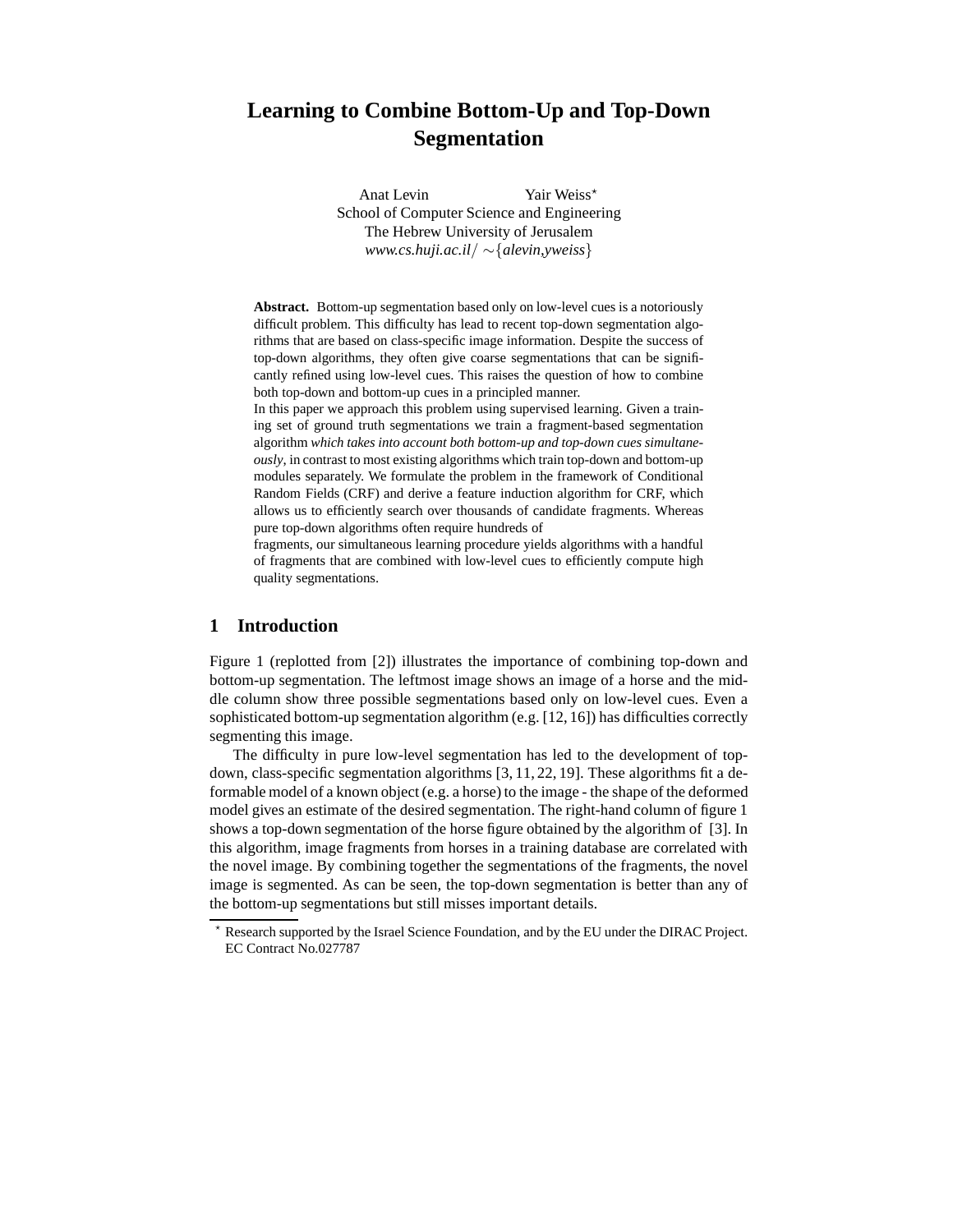

**Fig. 1.** The relative merits of the bottom-up and the top-down approaches, replotted from [2]. (a) Input image. (b) The bottom-up hierarchical segmentation at three different scales. (c) The top-down approach provides a meaningful approximation for the figureground segmentation of the image, but may not follow exactly image discontinuities.

In recent years, several authors have therefore suggested combining top-down and bottom-up segmentation [2, 21, 17, 6]. Borenstein et al. [2] choose among a discrete set of possible low-level segmentations by minimizing a cost function that includes a bias towards the top-down segmentation. In the *image parsing* framework of Tu et al. [17] object-specific detectors serve as a proposal distribution for a data-driven Monte-Carlo sampling over possible segmentations. In the *OBJ-CUT* algorithm [6] a layered pictorial structure is used to define a bias term for a graph-cuts energy minimization algorithm (the energy favors segmentation boundaries occurring at image discontinuities).

These recent approaches indeed improve the quality of the achieved segmentations by combining top-down and bottom-up cues at run-time. However, the training of the bottom-up and top-down modules is performed *independently*. In the work of Borenstein and colleagues, training the top-down module consists of choosing a set of fragments from a huge set of possible image fragments. This training is performed *without taking into account low-level cues*. In the image parsing framework [17], the top-down module are object detectors trained using AdaBoost to maximize detection performance. Again, this training is performed without taking into account low-level cues. In the OBJ-CUT algorithm, the training of the algorithm is based on a set of learned layered pictorial structures [6]. These learned models are then used to define a detection cascade (which calculates putative part locations by comparing the image to a small number of templates) and a bounding box for the relative part locations. Again, the choice of which templates to apply to a given images is performed independent of the low-level segmentation cues.

Figure 2(a) shows a potential disadvantage of training the top-down model while ignoring low-level cues. Suppose we wish to train a segmentation algorithm for octopi. Since octopi have 8 tentacles and each tentacle has multiple degrees of freedom, any top-down algorithm would require a very complex deformable template to achieve reasonable performance. Consider for example the top-down algorithm of Borenstein and Ullman [3] which tries to cover the segmentations in the dataset with a subset of image fragments. It would obviously require a huge number of fragments to achieve reasonable performance. Similarly, the layered pictorial structure algorithm of Kumar et al. [6] would require a large number of parts and a complicated model for modeling the allowed spatial configurations.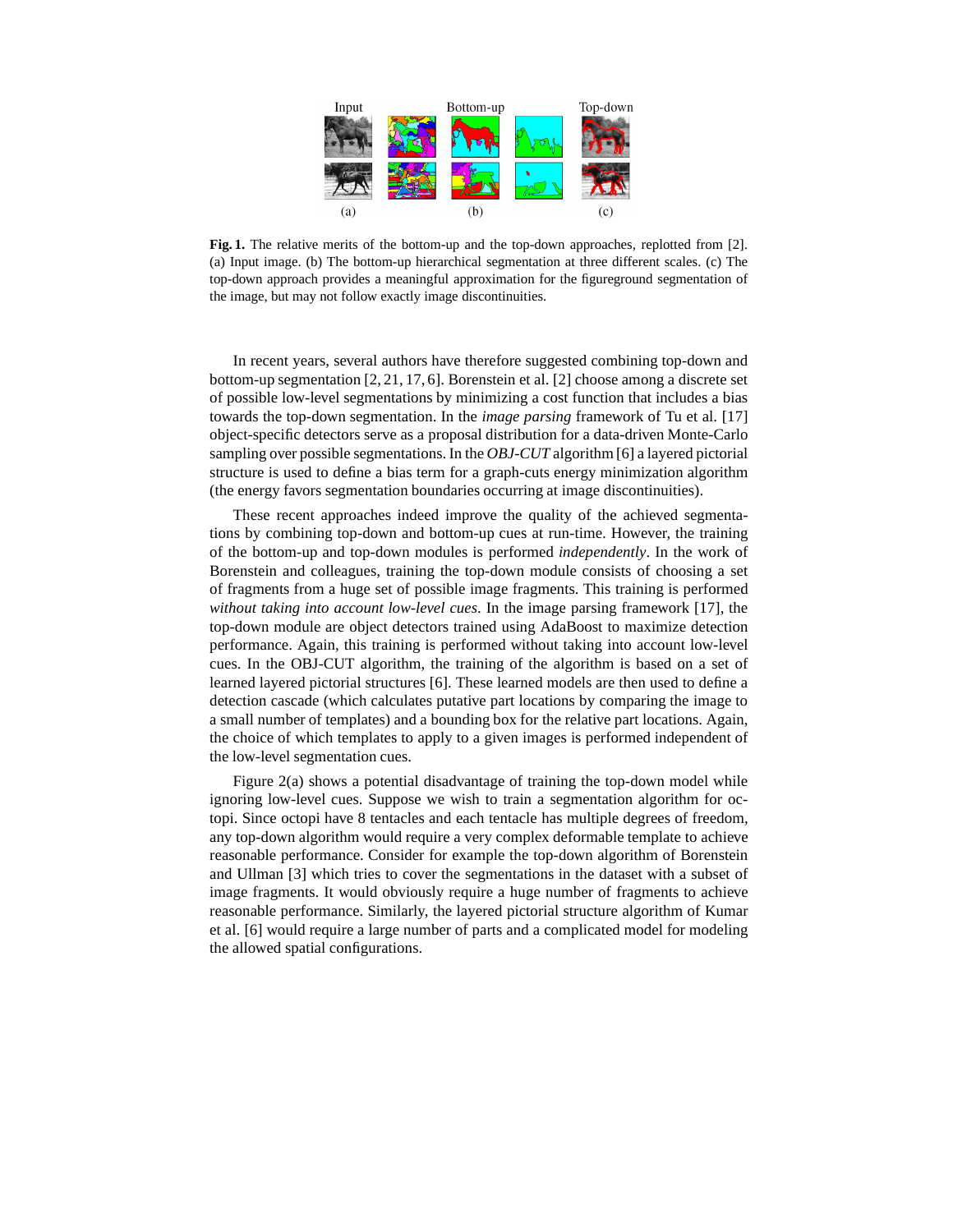

**Fig. 2.** (a) Octopi: Combining low-level information can significantly reduce the required complexity of a deformable model. (b) Examples from horses training data. Each training image is provided with its segmentation mask.

While Octopi can appear in a large number of poses, their low-level segmentation can be easy since their color is relatively uniform and (depending on the scene) may be distinct from the background. Thus an algorithm that trains the top-down module while taking into account the low-level cues can choose to devote far less resources to the deformable templates. The challenge is to provide a principled framework for simultaneous training of the top-down and bottom-up segmentation algorithms.

In this paper we provide such a framework. The algorithm we propose is similar *at run-time* to the OBJ-CUT and the Borenstein et al. algorithms. As illustrated in figure 3, at run-time a novel image is scanned with an object detector which tries all possible subimages until it finds a subimage that is likely to contain the object (for most of the databases in this paper the approximate location was known so no scanning was performed). Within that subimage we search for object parts by performing normalized correlation with a set of fragments (each fragment scans only a portion of the subimage where it is likely to occur thus modeling the spatial interaction between fragment locations). The location of a fragment gives rise to a local bias term for an energy function. In addition to the local bias, the energy function rewards segmentation boundaries occurring at image discontinuities. The final segmentation is obtained by finding the global minimum of the energy function.

While our algorithm is similar at run-time to existing segmentation algorithms, the *training* method is unique in that it *simultaneously takes into account low-level and high-level cues*. We show that this problem can be formulated in the context of Conditional Random Fields [8, 7] which leads to a convex cost function for simultaneous training of both the low-level and the high-level segmenter. We use the CRFs formulation to derive a novel fragment selection algorithm, which allows us to efficiently learn models with a small number of fragments. Whereas pure top-down algorithms often require hundreds of fragments, our simultaneous learning procedure yields algorithms with a handful of fragments that are combined with low-level cues to efficiently compute high quality segmentations.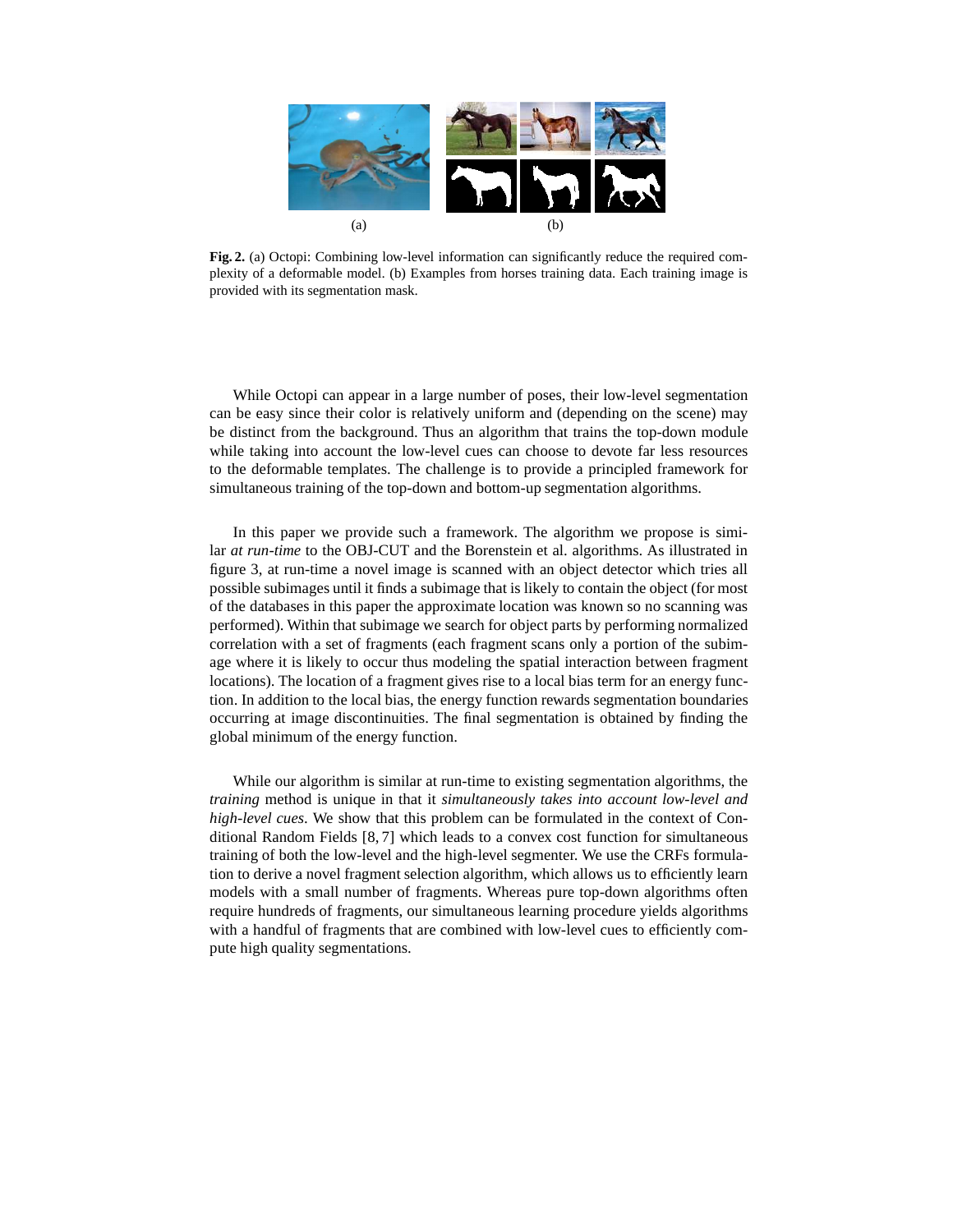

**Fig. 3.** System overview: (a) Detection algorithm applied to an input image (b) Fragments search range, dots indicate location of maximal normalized correlation (c) Fragments local evidence, overlaid with ground truth contour (d) Resulting segmentation contour

## **2 Segmentation using Conditional Random Fields**

Given an image I, we define the energy of a binary segmentation map x as:

$$
E(x; I) = \nu \sum_{i,j} w_{ij} |x(i) - x(j)| + \sum_{k} \lambda_k |x - x_{F_k, I}|
$$
 (1)

This energy is a combination of a pairwise low-level term and a local class-dependent term.

The low level term is defined via a set of affinity weights  $w(i, j)$ .  $w(i, j)$  are high when the pixels  $(i, j)$  are similar and decrease to zero when they are different. Similarity can be defined using various cues including intensity, color, texture and motion as used for bottom up image segmentation [12]. Thus minimizing  $\sum_{i,j} w_{ij} |x(i) - x(j)|$ means that labeling discontinuities are cheaper when they are aligned with the image discontinuities. In this paper we used 8-neighbors connectivity, and we set:

$$
w_{ij} = \frac{1}{1 + \sigma d_{ij}^2}
$$

where  $d_{ij}$  is the RGB difference between pixels i and j and  $\sigma = 5 \cdot 10^4$ .

The second part of eq 1 encodes the local bias, defined as a sum of local energy terms each weighted by a weight  $\lambda_k$ . Following the terminology of Conditional Random Fields, we call each such local energy term a feature. In this work, these local energy terms are derived from image fragments with thresholds. To calculate the energy of a segmentation, we shift the fragment over a small window (10 pixels in each direction) around its location in its original image. We select the location in which the normalized correlation between the fragment and the new image is maximal (see Fig 3(b)). The feature is added to the energy, if this normalized correlation is large than a threshold. Each fragment is associated with a mask fragment  $x_F$  extracted from the training set (Fig 9 shows some fragments examples). We denote by  $x_{F,I}$  the fragment mask  $x_F$ placed over the image I, according to the maximal normalized correlation location. For each fragment we add a term to the energy function which penalizes for the number of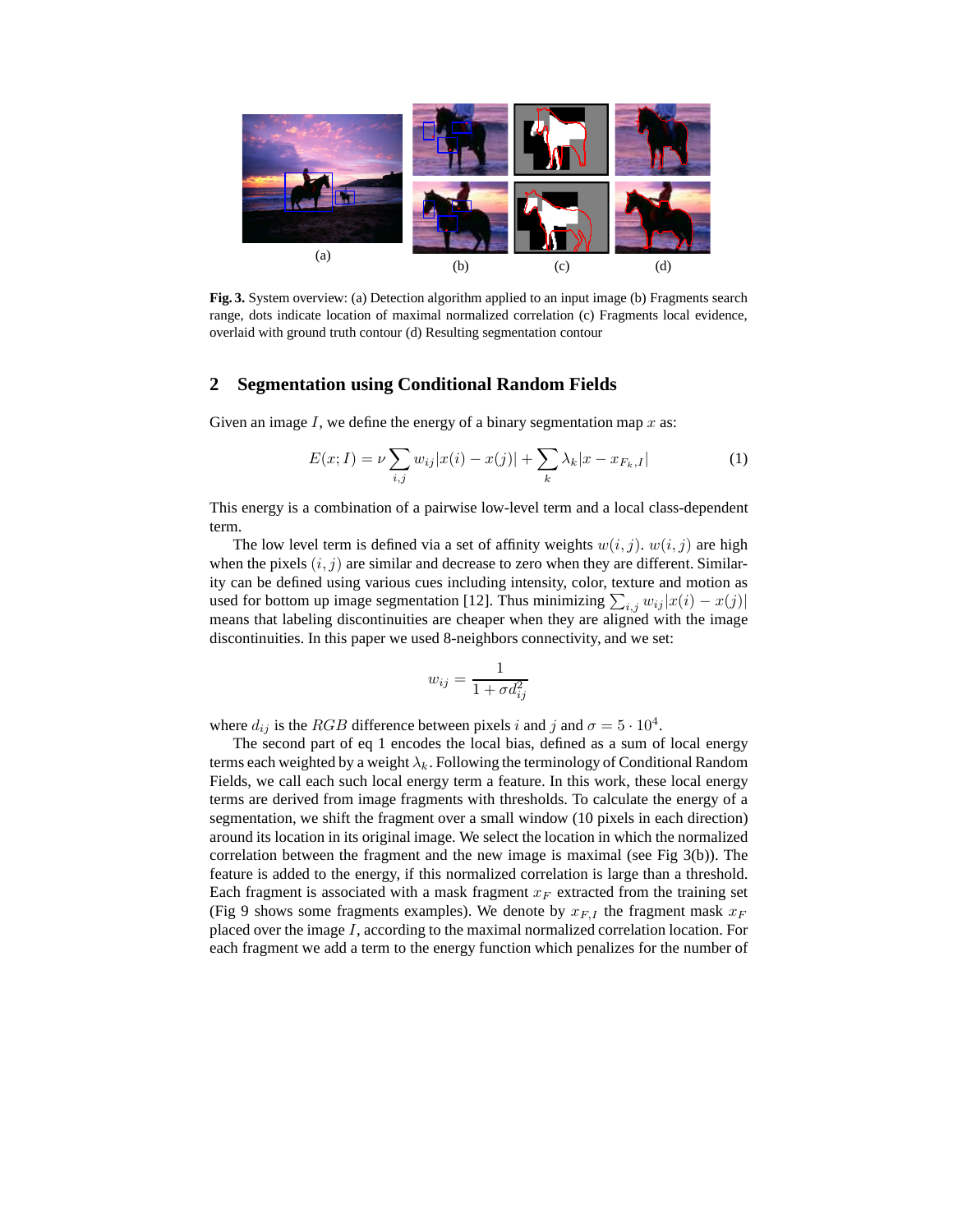pixels for which x is different from the fragment mask  $x_{F,I}, |x-x_{F,I}| = \sum_{i \in F} |x(i)$  $x_{F,I}(i)$ . Where  $i \in F$  means the pixel i is covered by the fragment F after the fragment was moved to the maximal normalized correlation location (see Fig 3(c)).

Our goal in this paper is to learn a set of fragments  ${F_k}$ , thresholds and weights  ${\{\lambda_k\}}$ ,  $\nu$  that will favor the true segmentation. In the training stage the algorithm is provided a set of images  $\{I_t\}_{t=1:T}$  and their binary segmentation masks  $\{x_t\}_{t=1:T}$ , as in figure 2(b). The algorithm needs to select features and weights such that minimizing the energy with the learned parameters will provide the desired segmentation.

#### **2.1 Conditional Random Fields**

Using the energy (eq. 1) we define the likelihood of the labels x conditioned on the image  $I$  as

$$
P(x|I) = \frac{1}{Z(I)} e^{-E(x;I)}
$$
 where:  $Z(I) = \sum_{x} e^{-E(x;I)}$ 

That is,  $x$  forms a Conditional Random Field (CRF) [8]. The goal of the learning process is to select a set of fragments  ${F_k}$ , thresholds and weights  ${\lambda_k}$ ,  $\nu$  that will maximize the sum of the log-likelihood over training examples:  $\ell(\vec{\lambda}, \nu; \vec{F}) = \sum_t \ell^t(\vec{\lambda}, \nu; \vec{F})$ 

$$
\ell^t(\vec{\lambda}, \nu; \vec{F}) = \log P(x_t | I_t; \vec{\lambda}, \nu, \vec{F}) = -E(x_t; I_t, \vec{\lambda}, \nu, \vec{F}) - \log Z(I_t; \vec{\lambda}, \nu, \vec{F}) \tag{2}
$$

The idea of the CRF log likelihood is to select parameters that will maximize the likelihood of the ground truth segmentation for training examples. Such parameters should minimize the energy of the true segmentations  $x_t$ , while maximizing the energy of all other configurations.

The CRF formulation has proven useful in many vision applications [7, 15, 14, 4, 5]. Below we review several properties of the CRF log likelihood:

- 1. For a given features set  $\vec{F} = [F_1, ..., F_K]$ , if there exists a parameter set  $\vec{\lambda}^* =$  $[\lambda_1^*,..,\lambda_K^*], \nu^*$  for which the minimum of the energy function is exactly the true segmentation:  $x_t = \arg \min_x E(x; I_t, \vec{\lambda}^*, \nu^*, \vec{F})$ . Then selecting  $\alpha \vec{\lambda}^*, \alpha \nu^*$  with  $\alpha \to \infty$  will maximize the CRF likelihood, since:  $P(x_t|I_t; \alpha \vec{\lambda}^*, \alpha \nu^*, \vec{F}) = 1$  (see  $[10]$ ).
- 2. The CRF log likelihood is *convex* with respect to the weighting parameters  $\lambda_k$ ,  $\nu$  as discussed in [8].
- 3. The derivative of the log-likelihood with respect to the coefficient of a given feature is known to be the difference between the expected feature response, and the observed one. This can be expressed in a simple closed form way as:

$$
\frac{\partial \ell^{t}(\vec{\lambda}, \nu; \vec{F})}{\partial \lambda_{k}} = \frac{\partial \log P(x_{t} | I_{t}; \vec{\lambda}, \nu, \vec{F})}{\partial \lambda_{k}}
$$
\n
$$
= \sum_{i \in F_{k}} \sum_{r} p_{i}(r) |r - x_{F_{k}, I_{t}}(i)| - \sum_{i \in F_{k}} |x_{t}(i) - x_{F_{k}, I_{t}}(i)|
$$
\n
$$
= \langle |x_{t} - x_{F_{k}, I_{t}}| >_{P(x_{t} | I_{t}; \vec{\lambda}, \nu, \vec{F})} - \langle |x_{t} - x_{F_{k}, I_{t}}| >_{Obs} \tag{3}
$$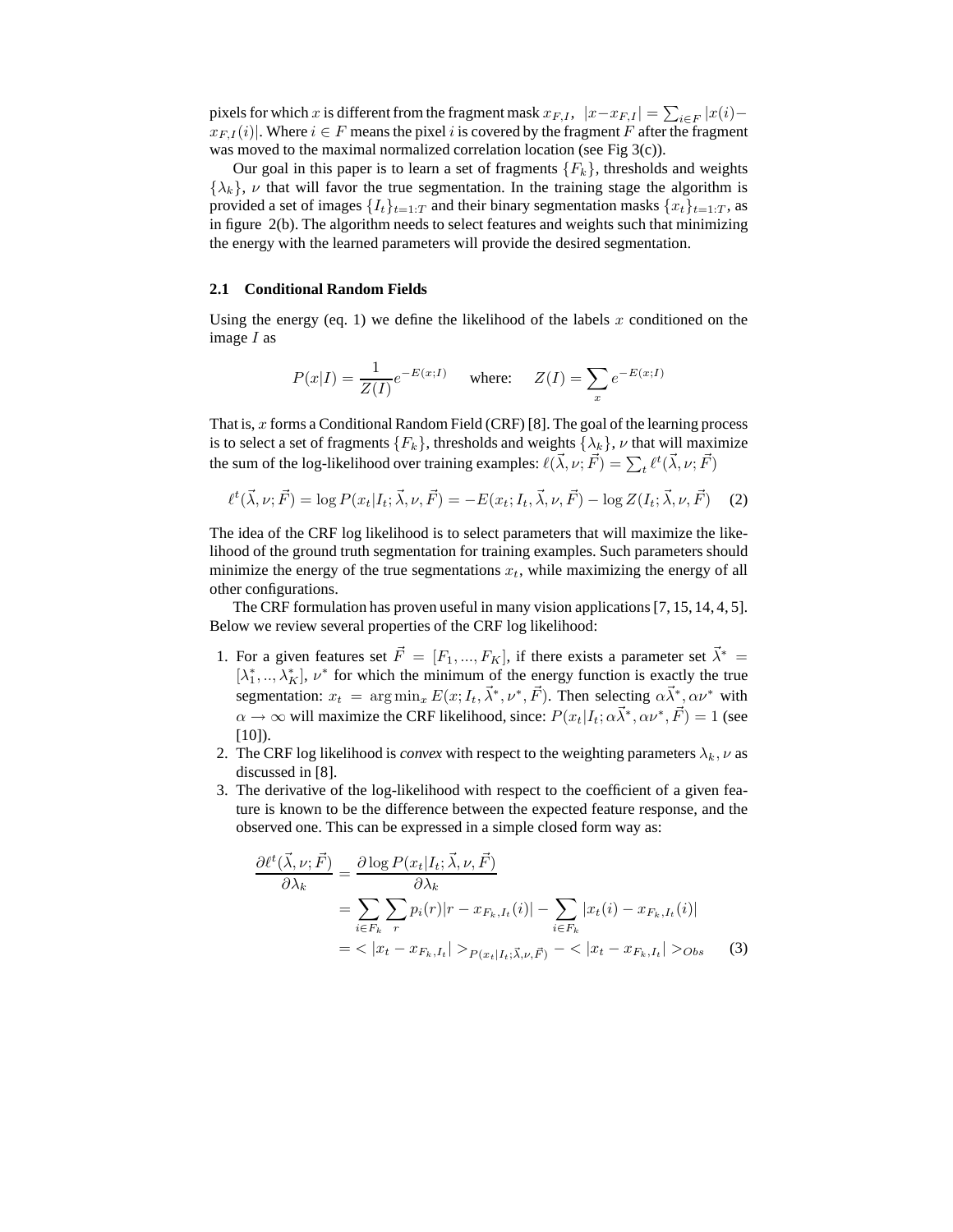$$
\frac{\partial \ell^{t}(\vec{\lambda}, \nu; \vec{F})}{\partial \nu} = \frac{\partial \log P(x_t | I_t; \vec{\lambda}, \nu, \vec{F})}{\partial \nu}
$$

$$
= \sum_{ij} \sum_{rs} p_{ij}(r, s) w_{ij} |r - s| - \sum_{ij} w_{ij} |x_t(i) - x_t(j)|
$$

$$
= \langle |x_t(i) - x_t(j)| \rangle_{P(x_t | I_t; \vec{\lambda}, \nu, \vec{F})} - \langle |x_t(i) - x_t(j)| \rangle_{Obs}(4)
$$

Where  $p_i(r)$ ,  $p_{ij}(r, s)$  are the marginal probabilities  $P(x_i = r | I_t; \vec{\lambda}, \nu, \vec{F})$ ,  $P(x_i = r)$  $r, x_j = s | I_t; \vec{\lambda}, \nu, \vec{F}).$ 

Suppose we are given a set of features  $\vec{F} = [F_1, ... F_K]$  and the algorithm task is to select weights  $\vec{\lambda} = [\lambda_1, ..., \lambda_K], \nu$  that will maximize the CRF log likelihood. Given that the cost is convex with respect to  $\overline{\lambda}$ ,  $\nu$  it is possible to randomly initialize the weights vector and run gradient decent, when the gradients are computed using equations 3,4. Note that gradient decent can be used for selecting the optimal weights, without computing the explicit CRF log likelihood (eq 2).

Exact computation of the derivatives is intractable, due to the difficulty in computing the marginal probabilities  $p_i(r), p_{ij}(r, s)$ . However, any approximate method for estimating marginal probabilities can be used. One approach for approximating the marginal probabilities is using Monte Carlo sampling, like in [4, 1]. An alternative approach is to approximate the marginal probabilities using the beliefs output of sum product belief propagation or generalized belief propagation. Similarly, an exact computation of the CRF log likelihood (eq 2) is challenging due to the need to compute the log-partition function  $Z(I) = \int_x e^{-E(x;I)}$ . Exact computation of  $Z(I)$  is in general intractable (except for tree structured graphs). However, approximate inference methods can be used here as well, such as the Bethe free energy or the Kikuchi approximations [20]. Monte-Carlo methods can also be used. In this work we have approximated the marginal probabilities and the partition function using sum product tree-reweighted belief propagation [18], which provides a rigorous bound on the partition function, and has better convergence properties than standard belief propagation. Tree reweighted belief propagation is described in the Appendix.

#### **2.2 Features Selection**

The learning algorithm starts with a large pool of candidate local features.

In this work we created a 2, 000 features pool, by extracting image fragments from training images. Fragments are extracted at random sizes and random locations. The learning goal is to select from the features pool a small subset of features that will construct the energy function  $E$ , in a way that will maximize the conditional log likelihood  $\sum_{t} \log P(x_t|I_t)$ . Since the goal is to select a small subset of features out of a big pool, the required learning algorithm for this application is more than a simple gradient decent.

Let  $E_k$  denote the energy function at the k'th iteration. The algorithm initializes  $E_0$ with the pairwise term and adds local features in an iterative greedy way, such that in each iteration a single feature is added:  $E_k(x; I) = E_{k-1}(x; I) + \lambda_k |x - x_{F_k, I}|$ . In each iteration we would like to add the feature  $F_k$  that will maximize the conditional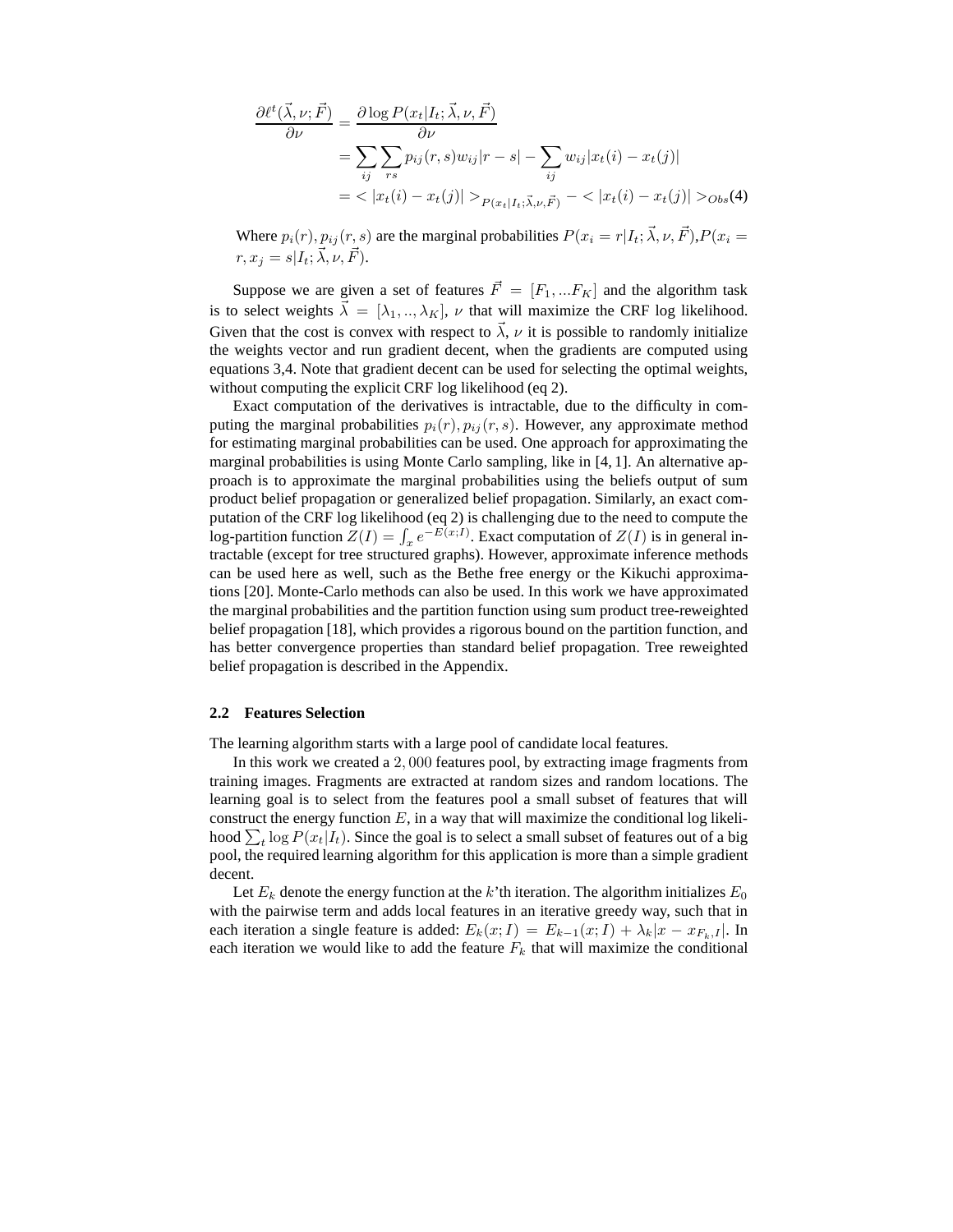log likelihood. We denote by  $L_k(F, \lambda)$  the possible likelihood if the feature F, weighted by  $\lambda$ , is added at the k'th iteration:

$$
L_k(F, \lambda) = \ell(\vec{\lambda}_{k-1}, \lambda, \nu; \vec{F}_{k-1}, F) = \sum_t \log P(x_t | I_t; E_{k-1}(x_t; I_t) + \lambda | x_t - x_{F, I_t} |)
$$

Straightforward computation of the likelihood improvement is not practical since in each iteration, it will require inference for each candidate feature and for every possible weight  $\lambda$  we may assign to this feature. For example, suppose we have 50 training images, we want to scan 2,000 features, 2 possible  $\lambda$  values, and we want to perform 10 features selection iterations. This results in 2, 000, 000 inference operations. Given that each inference operation itself is not a cheap process, the resulting computation can not be performed in a reasonable time. However, we suggest that by using a firstorder approximation to the log likelihood, one can efficiently learn a small number of effective features. Similar ideas in other contexts have been proposed by [23, 9, 13].

**Observation***: A first order approximation to the conditional log likelihood can be computed efficiently, without a specific inference process per feature.*

**Proof:**

$$
L_k(F,\lambda) \approx \ell_{k-1}(\vec{\lambda}_{k-1},\nu) + \lambda \left. \frac{\partial L_k(F,\lambda)}{\partial \lambda} \right|_{\lambda=0} \tag{5}
$$

where

$$
\frac{\partial L_k(F,\lambda)}{\partial \lambda}\bigg|_{\lambda=0} = \sum_t \langle |x_t - x_{F,I_t}| >_{P(x_t|I_t;\vec{\lambda}_{k-1},\nu,\vec{F}_{k-1})} - \langle |x_t - x_{F,I_t}| >_{Obs}
$$
\n
$$
\tag{6}
$$

and  $\ell_{k-1}(\vec{\lambda}_{k-1}, \nu) = \sum_{t} \log P(x_t | I_t; E_{k-1})$ . We note that computing the above first order approximation requires a single inference process on the previous iteration energy  $E_{k-1}$ , from which the local beliefs (approximated marginal probabilities)  $\{b_{t,i}^{k-1}\}$  are computed. Since the gradient is evaluated at the point  $\lambda = 0$ , it can be computed using the  $k - 1$  iteration beliefs and there is no need for a specific inference process per feature.

Computing the first order approximation for each of the training images is linear in the filter size. This enables scanning thousands of candidate features within several minutes. As evident from the gradient formula (eq 6) and demonstrated in the experiments section, the algorithm tends to select fragments that: (1) have low error in the training set (since it attempts to minimize  $\langle |x_t - x_{F,I_t}| >_{Obs}$ ) and (2) are not already accounted for by the existing model (since it attempts to maximize  $< |x_t - x_{F,I_t}| >_{P(x_t|I_t;\vec{\lambda}_{k-1},\nu,\vec{F}_{k-1})}).$ 

Once the first order approximations have been calculated we can select a small set of the features  $F_{k_1}...F_{k_N}$  with the largest approximated likelihood gains. For each of the selected features, and for each of a small discrete set of possible  $\lambda$  values  $\lambda \in$  $\{\lambda^1, ..., \lambda^M\}$ , we run an inference process and evaluate the explicit conditional log likelihood. The optimal feature (and scale) is selected and added to the energy function E. The features selection steps are summarized in Algorithm 1.

Once a number of features have been selected, we also optimize the choice of weights  $\{\lambda_k\}, \nu$  using several gradient decent steps. Since the cost is convex with respect to the weights a local optimum is not an issue.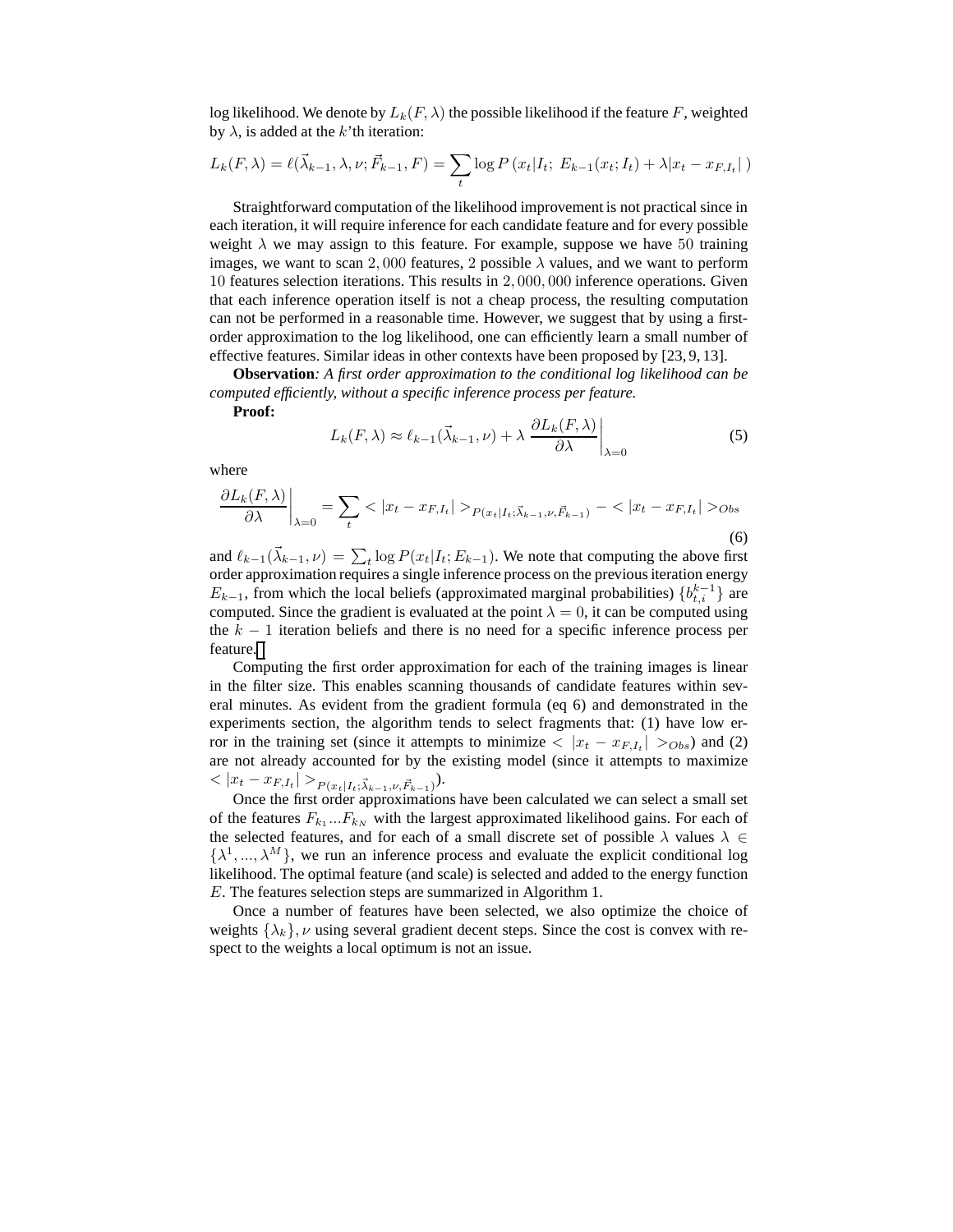#### **Algorithm 1** : Features Selection

Initialization:  $E_0(x_t; I_t) = \nu \sum_{ij} w_{ij} |x_t(i) - x_t(j)|$ . for k=1 to maxItr

- 1. Run tree-reweighted belief propagation using the  $k-1$  iteration energy  $E_{k-1}(x_t; I_t)$ . Compute local beliefs  ${b_{t,i}^{k-1}}$ .
- 2. For each feature  $F$  compute the approximated likelihood using eq 5. Select the N features  $F_{k_1}...F_{k_N}$  with largest approximated likelihood gains.
- 3. For each of the features  $F_{k_1}...F_{k_N}$ , and for each scale  $\lambda \in {\{\lambda^1, ..., \lambda^M\}}$ , run treereweighted belief propagation and compute the likelihood  $L_k(F_{k_n}, \lambda^m)$
- 4. Select the feature and scale with maximal likelihood gain:

$$
(F_{k_n}, \lambda^m) = \arg \max_{n=1:N, m=1:M} L_k(F_{k_n}, \lambda^m)
$$

Set  $\lambda_k = \lambda^m$ ,  $F_k = F_{k_n}$ ,  $E_k(x; I) = E_{k-1}(x; I) + \lambda_k |x - x_{F_k, I}|$ .

#### **2.3 Bounding the log-likelihood gain**

Consider the  $k$ 'th feature selection iteration. In this iteration one is given an energy function  $E_{k-1}(x; I)$ , and tests the option of adding the energy function a feature  $(F, \lambda)$ :

$$
E_k(x;I) = E_{k-1}(x;I) + F(x;I)
$$

where we use  $F(x; I)$  as a shortcut for  $\lambda |x - x_{F,I}|$ . The new log-likelihood can be expressed as:

$$
L_k(F,\lambda) = \ell_{k-1} + \sum_t -\ln \langle e^{-F(x_t;I_t)} \rangle_{P_{k-1}(x_t,I_t)} - \langle F(x_t;I_t) \rangle_{Obs}
$$

The above formula is *exact*, and is easily derived from the fact that if  $P_1(x)$  =  $\frac{1}{Z_1}e^{-E_1(x)}$  and  $P_2(x) = \frac{1}{Z_2}e^{-E_2(x)}$ , then the ratio of partition functions is  $Z_2/Z_1 = \langle$  $e^{E_1-E_2} > P_1$ .

This is closely related to the first-order approximation. Assuming that  $F$  is closely concentrated around its mean value (e.g. at small temperatures) one can replace the expectation and the log: ln <  $e^{-F}$  >≈<  $-F$  >, and get the familiar first order approximation:

$$
L_k(F,\lambda) \approx \ell_{k-1} + \sum_t \langle F(x_t; I_t) \rangle_{P_{k-1}(x_t, I_t)} - \langle F(x_t; I_t) \rangle_{Obs}
$$

A second result is that the first-order approximation is *a rigorous upper bound* on the log-likelihood:

$$
-\ln _{P_{k-1}} \leq \ \ \lt F>_{P_{k-1}}
$$

This follows from Jensen's inequality and can also be proven directly from the convexity of the log likelihood. Since the first order approximation is an upper bound, we know that we do not have to consider fragments whose first order approximation is small, as such fragments must have smaller likelihood gain.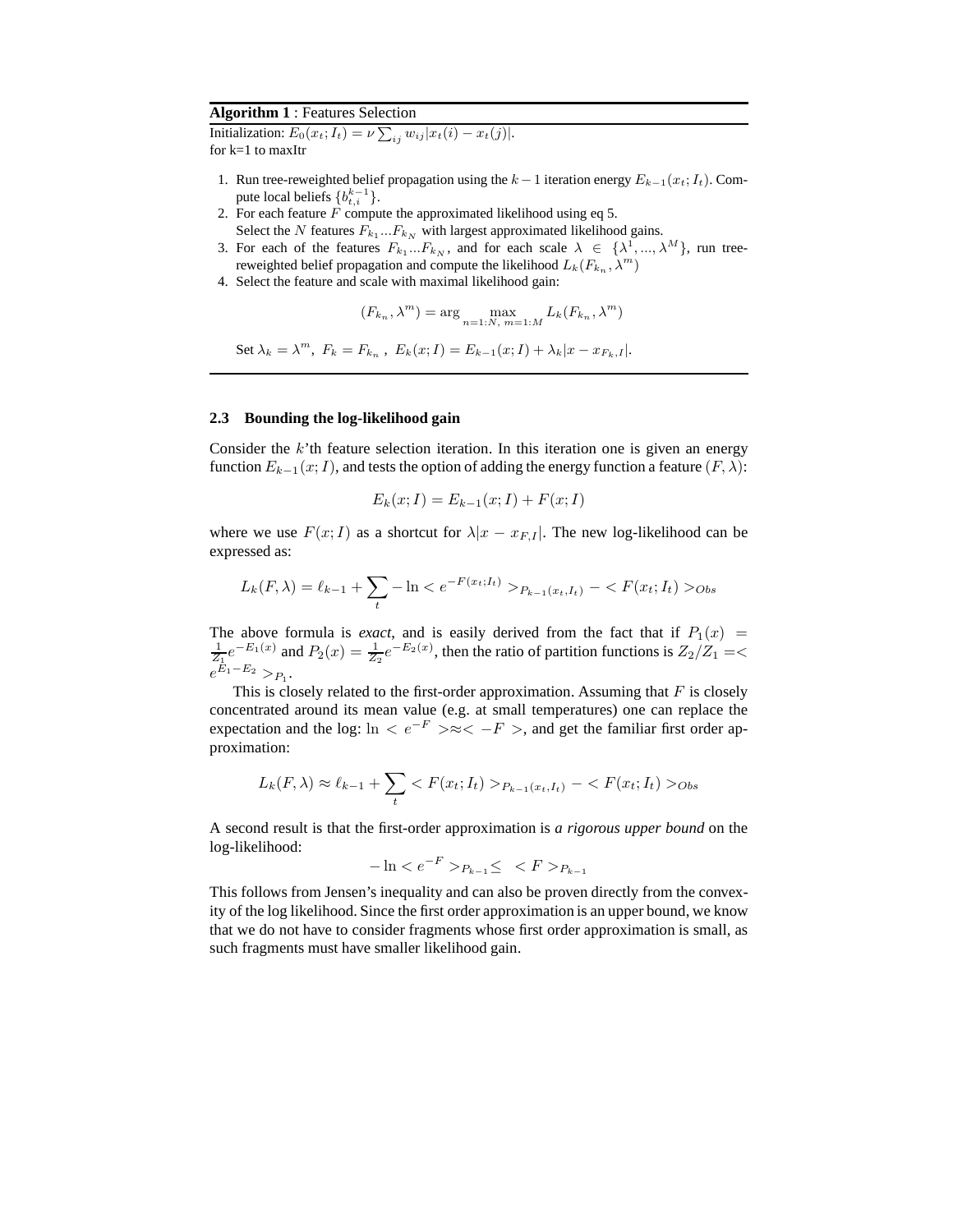## **3 Experiments**

In our first experiment we tried to segment a synthetic octopus dataset. Few sample images are shown in Fig 4. It's clear that our synthetic octopi are highly non rigid objects. Any effort to fully cover all the octopi tentacles with fragments (like [2, 11, 6]), will require a huge number of different fragments. On the other hand, there is a lot of edges information in the images that can guide the segmentation. The first feature selected by our algorithm is located on the octopi head, which is a rigid part common to all examples. This single feature, combined with pairwise constraints was enough to propagate the true segmentation to the entire image. The MAP segmentation given the selected feature is shown in Fig 4.

We then tested our algorithm on three real datasets, of horses [3, 2], cars and cows [11]. We measured the percentage of mislabeled pixels in the segmented images on training and testing images, as more fragments are learned. Those are shown for the horses in Fig  $5(a)$ , for the cars in Fig  $5(b)$ , and for the cows in Fig  $5(c)$ . Note that after selecting 3 fragments our algorithm performs at over 95% correct on test data for the horse dataset. The algorithm of Borenstein et al. [2] performed at 95% for pixels in which its confidence was over 0.1 and at 66% for the rest of the pixels. Thus our overall performance seems comparable (if not better) even though we used far less fragments. The OBJ-CUT algorithm also performs at around 96% for a subset of this dataset using a LPS model of 10 parts whose likelihood function takes into consideration chamfer distance and texture and is therefore significantly more complex than normalized correlation.

In the horses, cars and cows experiments we rely on the fact that we are searching for a shape in the center of the window, and used an additional local feature predicting that the pixels lying on the boundary of the subimage should be labeled as background.

In Fig 6 we present several testing images of horses, the ground truth segmentation, the local features responses and the inferred segmentation. While low level information adds a lot of power to the segmentation process, it can also be misleading. For example, the image on the right of Fig 10 demonstrates the weakness of the low level information.

In Fig 7 we present segmentation results on cars test images, for an energy function consisting of 2 features, and in Fig 8 we present segmentation results on cows test images, for an energy function consisting of 4 features. The segmentation in the cows case is not as good as in the horses' case, especially in the legs. We note that in most of these examples the legs are in a different color than the cow body, hence the low-level information can not easily propagate labeling from the cow body to its legs. The low level cue we use in the work is quite simple- based only on the RGB difference between neighboring pixels. It's possible that using more sophisticated edges detectors [12] will enable a better propagation.

The first 3 horse fragments that were selected by the algorithm are shown in Fig 9. In Fig 10 we illustrate the first 3 training iterations on several training images. Quite a good segmentation can be obtained even when the response of the selected features does not cover the entire image. For example the first fragment was located around the horse's front legs. As can be seen in the first 3 columns of Fig 10, some images can be segmented quite well based on this single local feature. We can also see that the algorithm tends to select new features in image areas that were mislabeled in the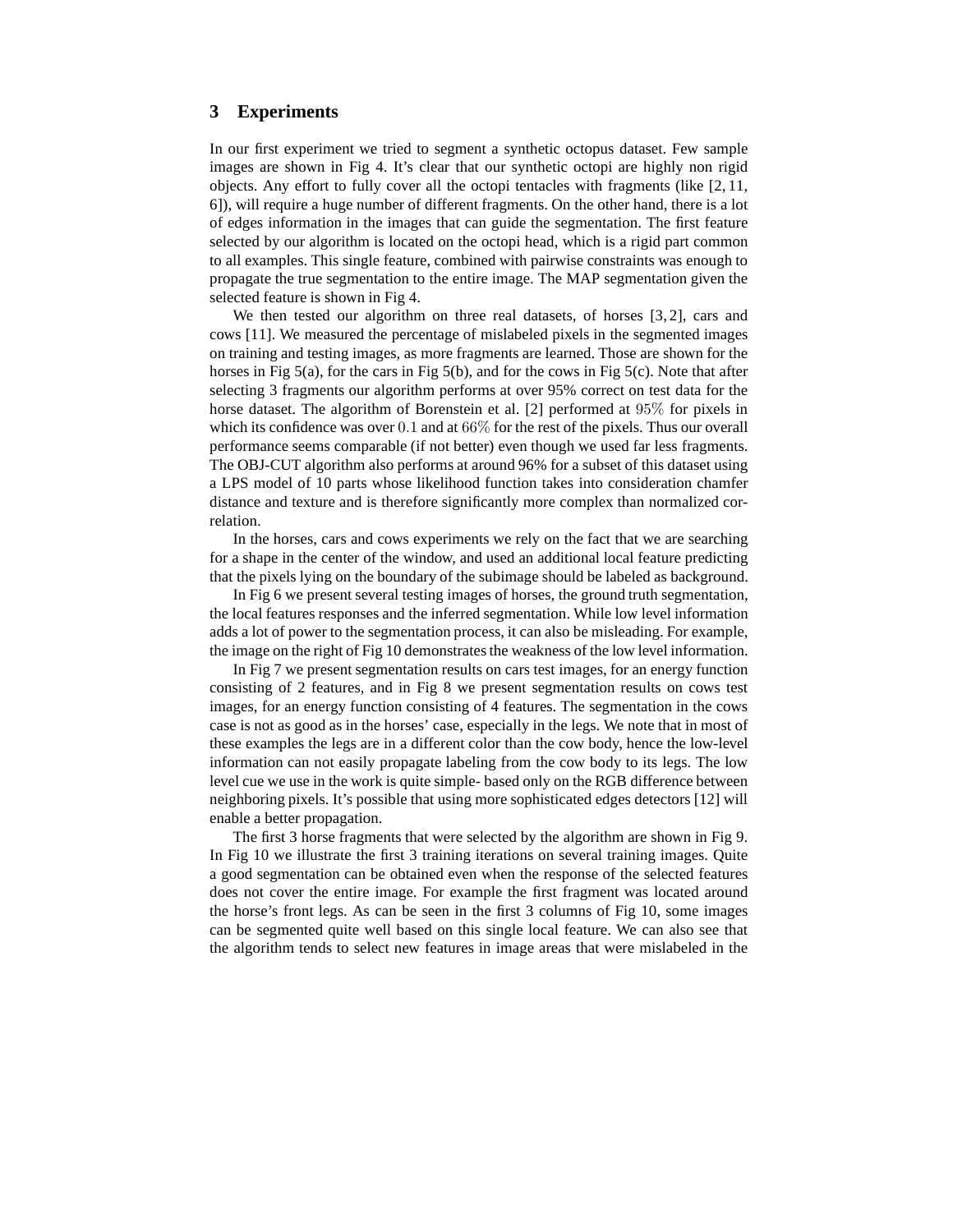previous iterations. For example, in several horses (mainly the 3 middle columns) there is still a problem in the upper part, and the algorithm therefore selects a second feature in the upper part of the horse. Once the second fragment was added there are still several mislabeled head areas (see the 3 right columns), and as a result the 3rd fragment is located on the horse head.



**Fig. 4.** Results on synthetic octopus data. Top: Input images. Middle: response of the local feature, with the ground truth segmentation contour overlaid in red. Bottom: MAP segmentation contour overlaid on input image.

#### **4 Discussion**

Evidence from human vision suggests that humans utilize significant top-down information when performing segmentation. Recent works in computer vision also suggest that segmentation performance in difficult scenes is best approached by combining topdown and bottom-up cues. In this paper we presented an algorithm that learns how to combine these two disparate sources of information into a single energy function. We showed how to formulate the problem as that of estimation in Conditional Random Fields. We used the CRF formulation to derive a novel fragment selection algorithm that allowed us to efficiently search over thousands of image fragments for a small number of fragments that will improve the segmentation performance. Our learned algorithm achieves state-of-the-art performance with a small number of fragments combined with very rudimentary low-level cues.

Both the top-down module and the bottom-up module that we used can be significantly improved. Our top-down module translates an image fragment and searches for the best normalized correlation, while other algorithms also allow rescaling and rotation of the parts and use more sophisticated image similarity metrics. Our bottom-up module uses only local intensity as an affinity function between pixels, whereas other algorithms have successfully used texture and contour as well. In fact, one advantage of the CRFs framework is that we can learn the relative weights of different affinity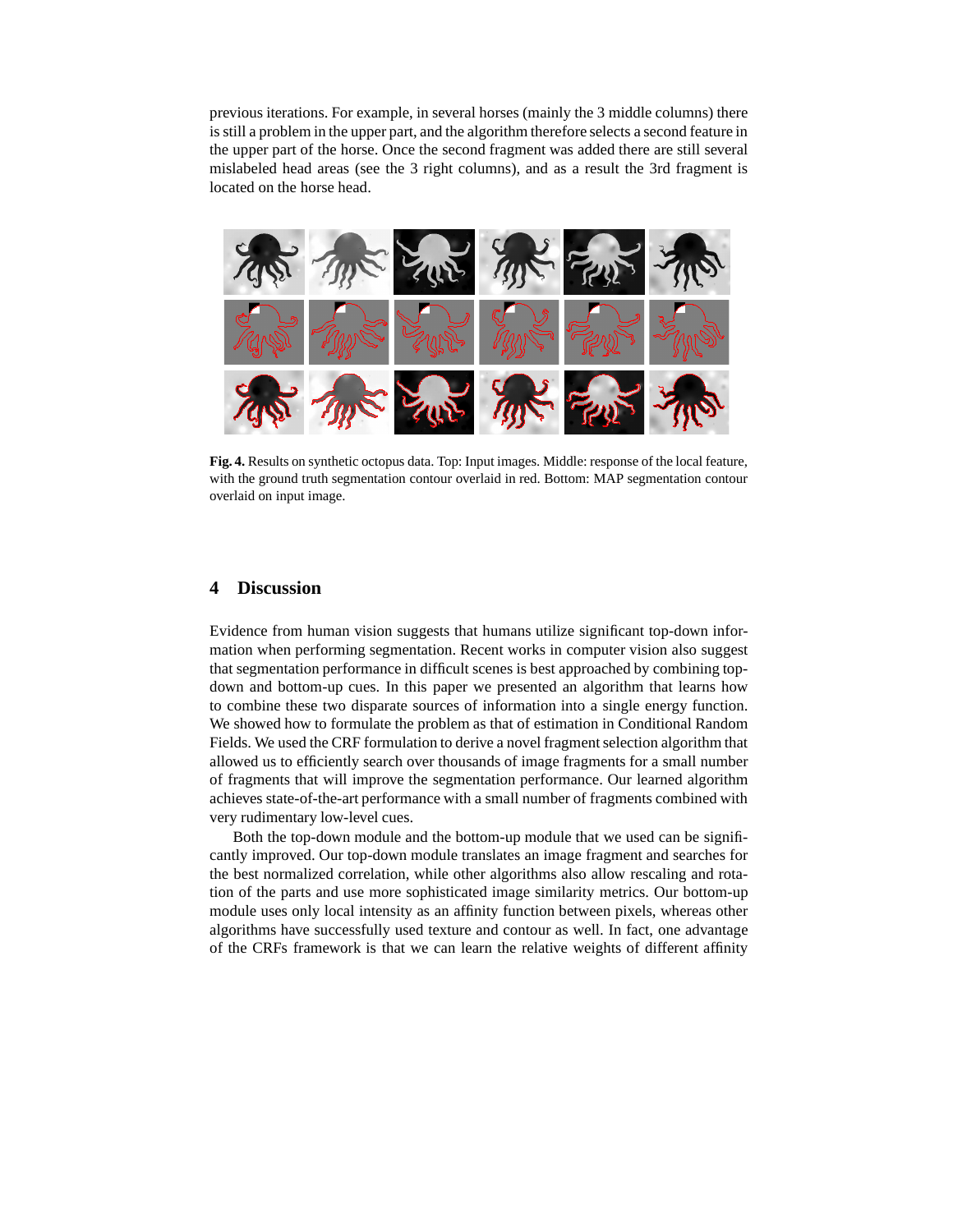

Fig. 5. Percents of miss-classified pixels: (a) Horses data (b) Cars data (c) Cows data. Note that after 4 fragments our algorithm performs at over 95% correct on test data for the horse dataset. These results are comparable if not better than [2, 6] while using a simpler model.



**Fig. 6.** Testing results on horses data. Top row: Input images. Second row: Response of the local features and the boundary feature, with the ground truth segmentation contour overlaid in red. Bottom row: MAP segmentation contour overlaid on input image.

functions. We believe that by improving both the low-level and high-level cues we will obtain even better performance on the challenging task of image segmentation.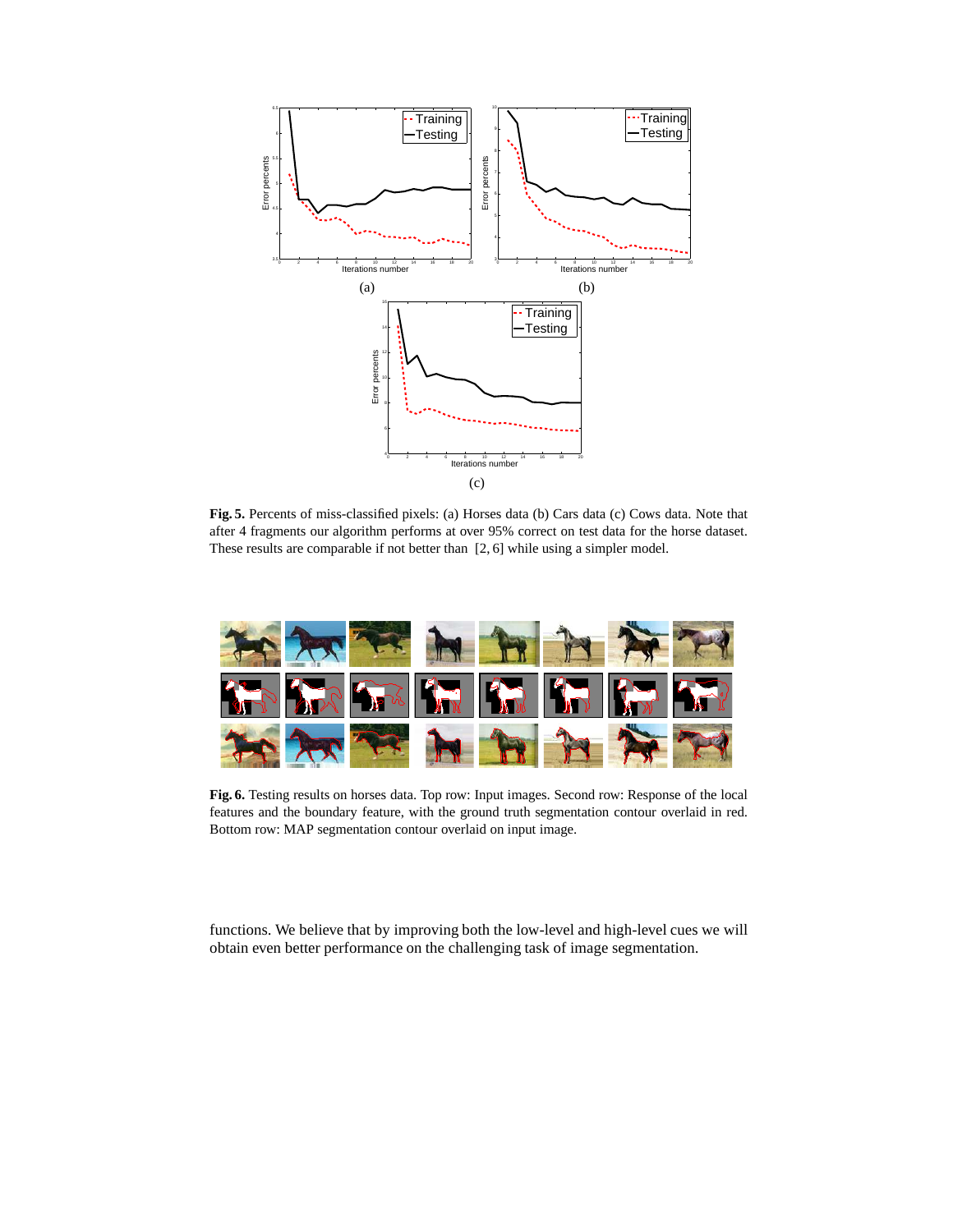

**Fig. 7.** Testing results on cars data. Top row: Input images. Second row: Response of the local features and the boundary feature, with the ground truth segmentation contour overlaid in red. Bottom row: MAP segmentation contour overlaid on input image.



**Fig. 8.** Testing results on cows' data with 4 features. Top row: Input images. Second row: Response of the local features and the boundary feature, with the ground truth segmentation contour overlaid in red. Bottom row: MAP segmentation contour overlaid on input image.



**Fig. 9.** The first 3 horse fragments selected by the learning algorithm

# **5 Appendix: Tree-reweighted Belief Propagation and Tree-reweighted Upper Bound**

In this section we summarize the basic formulas from [18] for applying tree-rewighted belief propagation and for computing the tree-rewighted upper bound.

For a given graph G, we let  $\mu_e = {\mu_e | e \in E(G)}$  represent a vector of edge appearance probabilities. That is,  $\mu_e$  is the probability that the edge  $e$  appears in a spanning tree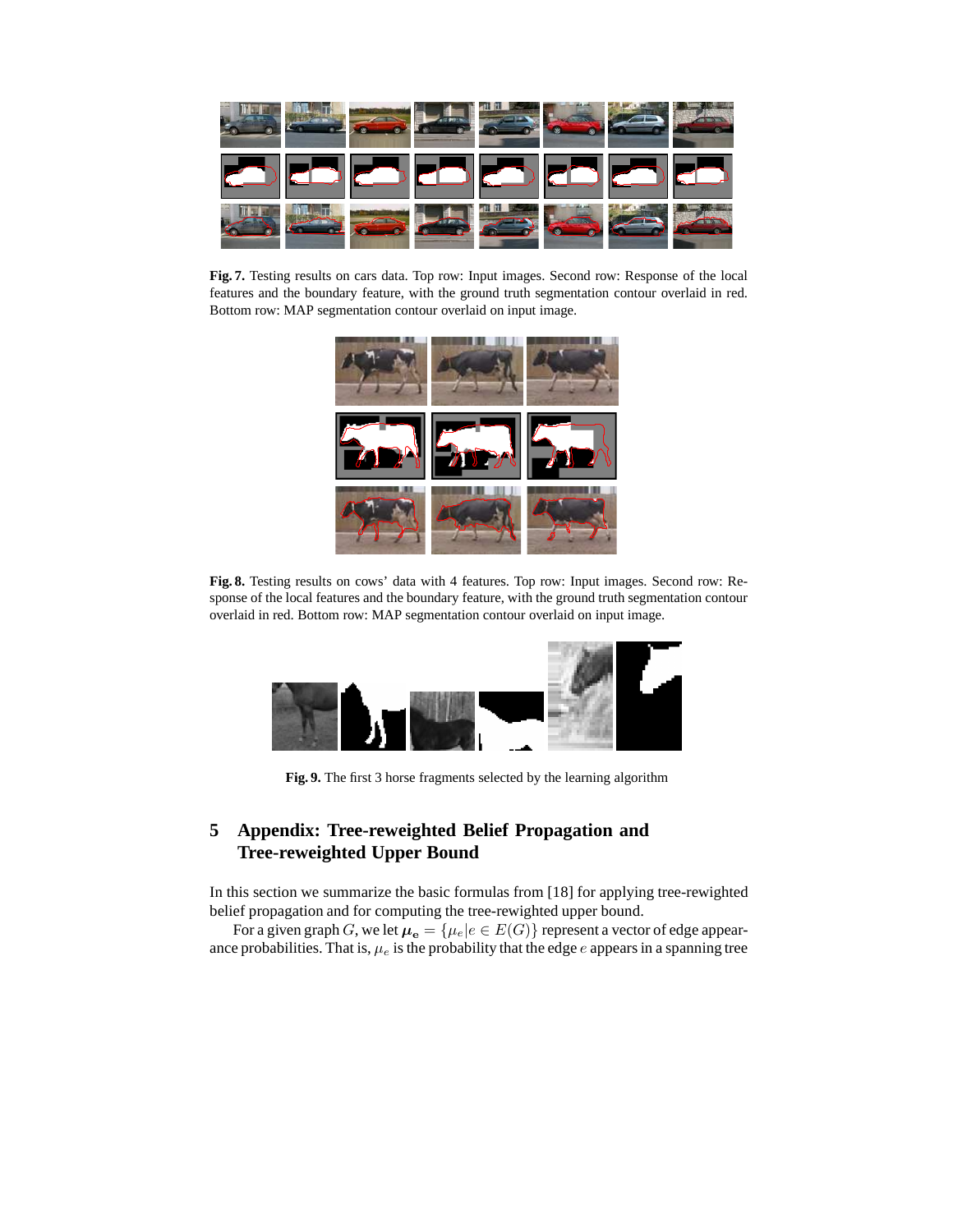

**Fig. 10.** Training results on horses data. For each group: Top row - response of the local features and the boundary feature, with the ground truth segmentation contour overlaid in red. Middle row - MAP segmentation. Bottom row - MAP segmentation contour overlaid on input image.

of the graph G, chosen under a particular distribution on spanning trees. For 2D-grid graphs with 4-neighbors connectivity a reasonable choice of edges distributions is  $\mu_e$  =  $\{\mu_e = \frac{1}{2} | e \in E(G) \}$  and for 8-neighbors connectivity,  $\mu_e = \{\mu_e = \frac{1}{4} | e \in E(G) \}$ .

The edge appearance probabilities are used for defining a tree-rewighted massages passing scheme. Denote the graph potentials as:  $\Psi_i(x_i) = e^{-E_i(x_i)}$ ,  $\Psi_{ij}(x_i, x_j) = e^{-E_{ij}(x_i, x_j)}$ , and assume  $P(x)$  can be factorized as:  $P(x) \propto$  $\prod_i \Psi_i(x_i) \prod_{i,j} \Psi_{ij}(x_i, x_j)$ . The tree-rewighted massages passing scheme is defined as follows: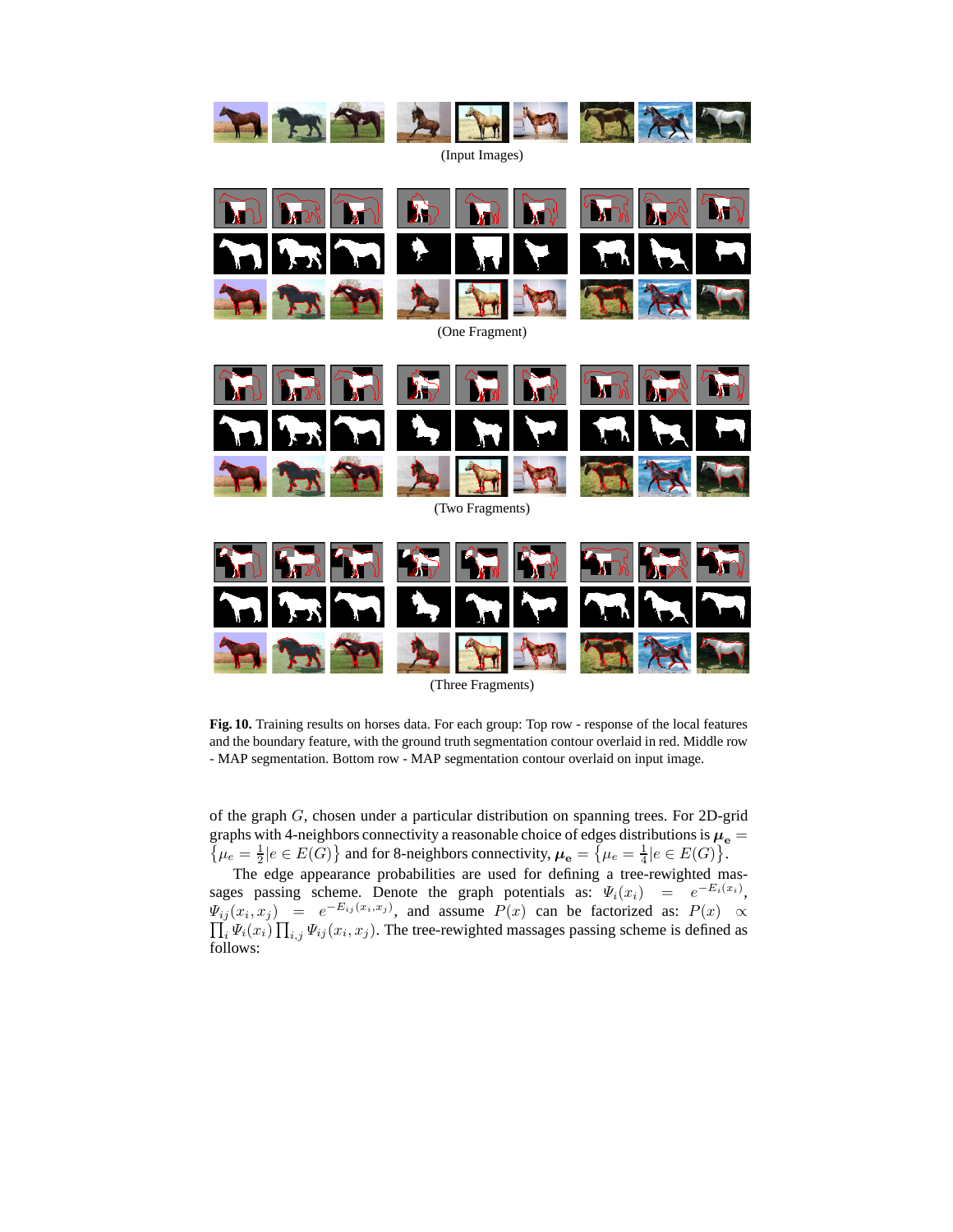- 1. Initialize the messages  $m^0 = m_{ij}^0$  with arbitrary positive real numbers.
- 2. For iterations n=1,2,3,... update the messages as follows:

$$
m_{ji}^{n+1}(x_i) = \kappa \sum_{x'_j} exp(-\frac{1}{\mu_{ij}} E_{ij}(x_i, x'_j) - E_j(x'_j)) \left\{ \frac{\prod_{k \in \Gamma(j)} \sum_{i} \left[ m_{kj}^n(x'_j) \right]^{\mu_{kj}}}{\left[ m_{ij}^n(x'_j) \right]^{(1-\mu_{ji})}} \right\}
$$

where  $\kappa$  is a normalization factor such that  $\sum_{x_i} m_{ji}^n(x_i) = 1$ .

The process converges when  $m_{ji}^{n+1} = m_{ji}^n$  for every ij.

Once the process has converged, the messages can be used for computing the local and pairwise beliefs:

$$
b_i(x_i) = \kappa \exp(-E_i(x_i)) \prod_{k \in \Gamma(i)} [m_{ki}(x_i)]^{\mu_{ki}}
$$
(7)  

$$
b_{ij}(x_i, x_j) = \kappa \exp(-\frac{1}{\mu_{ij}} E_{ij}(x_i, x_j) - E_i(x_i) - E_j(x_j))
$$
  

$$
\frac{\prod_{k \in \Gamma(i) \setminus j} [m_{ki}(x_i)]^{\mu_{ki}}}{[m_{ji}(x_i)]^{(1-\mu_{ij})}} \frac{\prod_{k \in \Gamma(j) \setminus i} [m_{kj}(x_j)]^{\mu_{kj}}}{[m_{ij}(x_j)]^{(1-\mu_{ji})}}
$$
(8)

We define a pseudo-marginals vector  $\vec{q} = \{q_i, q_{ij}\}\$ as a vector satisfying:  $\sum_{x_i} q_i(x_i) = 1$  and  $\sum_{x_j} q_{ij}(x_i, x_j) = q_i(x_i)$ . In particular, the beliefs vectors in equations 7,8 are a peseudo-marginals vector. We use the peseudo-marginals vectors for computing the tree-rewighted upper bound.

Denote by  $\theta$  the energy vector  $\theta = \{E_i, E_{ij}\}\.$  We define an "average energy" term as:  $\vec{q} \cdot \theta = \sum_i \sum_{x_i} -q_i(x_i)E_i(x_i) + \sum_{ij} \sum_{x_i, x_j} -q_{ij}(x_i, x_j)E_{ij}(x_i, x_j)$ . We define the single node entropy:  $H_i(q_i) = -\sum_{x_i} q_i(x_i) \log q_i(x_i)$ . Similarly, we define the mutual information between i and j, measured under  $q_{ij}$  as:  $I_{ij} (q_{ij})$  =  $\sum_{x_i, x_j} q_{ij}(x_i, x_j) \log \frac{q_{ij}(x_i, x_j)}{\left(\sum_{x'_j} q_{ij}(x_i, x'_j)\right)\left(\sum_{x'_i} q_{ij}(x'_i, x_j)\right)}$ . This is used to define a free energy:  $\mathcal{F}(\vec{\mathbf{q}}; \mu_{\mathbf{e}}; \theta) \triangleq -\sum_i H_i(q_i) + \sum_{ij} \mu_{ij} I_{ij}(q_{ij}) - \vec{\mathbf{q}} \cdot \theta.$ 

In [18] Wainwright et al prove that  $\mathcal{F}(\vec{q};\mu_{e};\theta)$  provides an upper bound for the log partition function:

$$
\log Z = \int_{x} exp(-\sum_{i} E_{i}(x_{i}) - \sum_{ij} E_{ij}(x_{i}, x_{j})) \leq \mathcal{F}(\vec{\mathbf{q}}; \mu_{\mathbf{e}}; \theta)
$$

They also show that the free energy  $\mathcal{F}(\vec{q}; \mu_{e}; \theta)$  is minimized using the peseudomarginals vector  $\vec{b}$  defined using the tree-rewighted messages passing output. Therefore the tighter upper bound on  $\log Z$  is provided by  $\vec{b}$ .

This result follows the line of approximations to the log partition function using free energy functions. As stated in [20], when standard belief propagation converges, the output beliefs vector is a stationary point of the bethe free energy function, and when generalized belief propagation converges, the output beliefs vector is a stationary point of the Kikuchi free energy function. However, unlike the bethe free energy and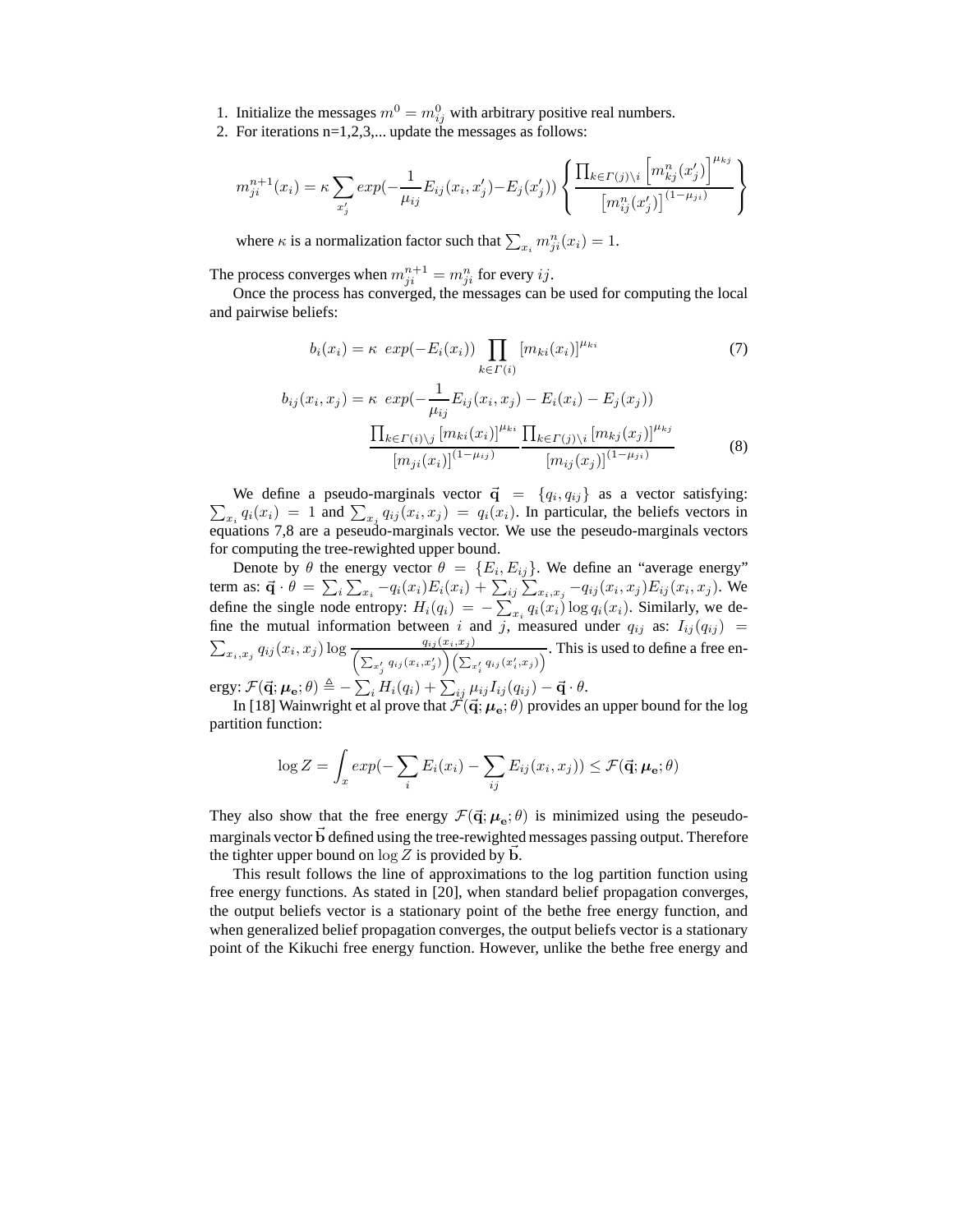Kikuchi approximations, the tree-rewighted free energy is *convex* with respect to the peseudo-marginals vector, and hence tree-rewighted belief propagation can not end in a local minima.

A second useful property of using the tree-rewighted upper bound as an approximation for the log partition function, is that computing the likelihood derivatives (equations 3-4) using the beliefs output of tree-rewighted massages passing, will result in *exact* derivatives for the upper bound approximation.

In this paper we used  $\mathcal{F}(\vec{b};\mu_{\bf e};\theta)$  as an approximation for the log partition function, where  $\overline{b}$  is the output of tree-rewighted belief propagation. We also used the treerewighted beliefs  $\vec{b}$  in the derivatives computation (equations 3-4), as our approximation for the marginal probabilities.

# **References**

- 1. A. Barbu and S.C. Zhu. Graph partition by swendsen-wang cut. In *Proceedings of the IEEE International Conference on Computer Vision*, 2003.
- 2. E. Borenstein, E. Sharon, and S. Ullman. Combining top-down and bottom-up segmentation. In *Proceedings of the IEEE Conference on Computer Vision and Pattern Recognition Workshop on Perceptual Organization in Computer Vision*, June 2004.
- 3. E. Borenstein and S. Ullman. Class-specific, top-down segmentation. In *Proc. of the European Conf. on Comput. Vision*, May 2002.
- 4. X. He, R. Zemel, and M. Carreira-Perpinan. Multiscale conditional random fields for image labeling. In *Proceedings of the IEEE Conference on Computer Vision and Pattern Recognition*, 2004.
- 5. Xuming He, Richard S. Zemel, and Debajyoti Ray. Learning and incorporating top-down cues in image segmentation. In *ECCV*, 2006.
- 6. M. Pawan Kumar, P.H.S. Torr, and A. Zisserman. Objcut. In *Proceedings of the IEEE Conference on Computer Vision and Pattern Recognition*, 2004.
- 7. S. Kumar and M. Hebert. Discriminative random fields: A discriminative framework for contextual interaction in classification. In *Proceedings of the IEEE International Conference on Computer Vision*, 2003.
- 8. John Lafferty, Andrew McCallum, and Fernando Pereira. Conditional random fields: Probabilistic models for segmenting and labeling sequence data. In *Proc. 18th International Conf. on Machine Learning*, pages 282–289. Morgan Kaufmann, San Francisco, CA, 2001.
- 9. John Lafferty, Xiaojin Zhu, and Yan Liu. Kernel conditional random fields: Representation and clique selection. In *ICML*, 2004.
- 10. Yann LeCun and Fu Jie Huang. Loss functions for discriminative training of energy-based models. In *Proc. of the 10-th International Workshop on Artificial Intelligence and Statistics (AIStats'05)*, 2005.
- 11. B. Leibe, A. Leonardis, and B. Schiele. Combined object categorization and segmentation with an implicit shape model. In *Proceedings of the Workshop on Statistical Learning in Computer Vision*, Prague, Czech Republic, May 2004.
- 12. J. Malik, S. Belongie, T. Leung, and J. Shi. Contour and texture analysis for image segmentation. In K.L. Boyer and S. Sarkar, editors, *Perceptual Organization for artificial vision systems*. Kluwer Academic, 2000.
- 13. Andrew McCallum. Efficiently inducing features of conditional random fields. In *UAI*, 2003.
- 14. A. Quattoni, M. Collins, and T. Darrell. Conditional random fields for object recognition. In *NIPS*, 2004.